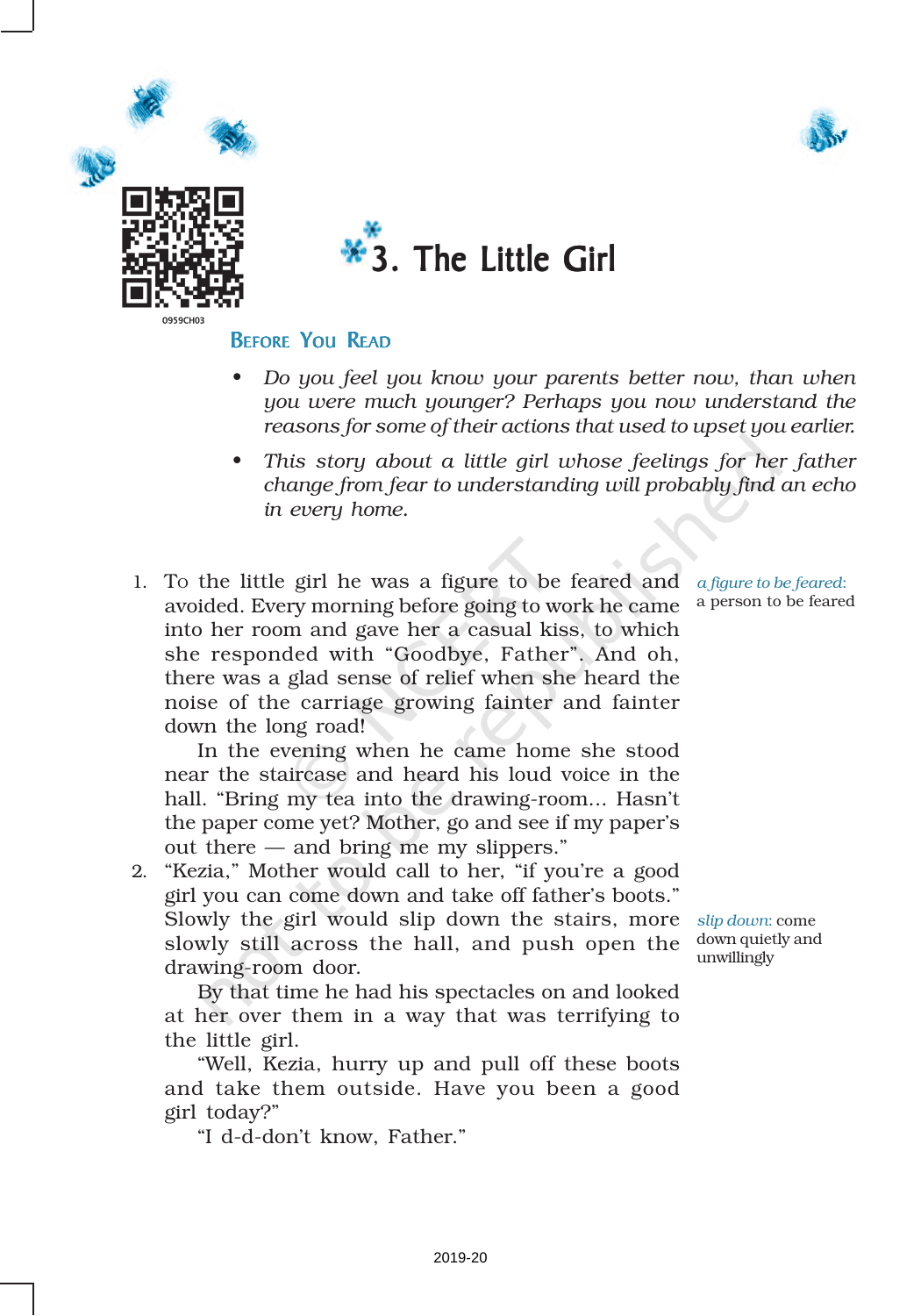

"You d-d-don't know? If you stutter like that Mother will have to take you to the doctor."

3. She never stuttered with other people — had quite given it up — but only with Father, because then *given it up*: stopped she was trying so hard to say the words properly.

"What's the matter? What are you looking so wretched about? Mother, I wish you taught this child not to appear on the brink of suicide... Here, Kezia, carry my teacup back to the table carefully."

He was so big  $-$  his hands and his neck, especially his mouth when he yawned. Thinking about him alone was like thinking about a giant.

4. On Sunday afternoons Grandmother sent her down to the drawing-room to have a "nice talk with Father and Mother". But the little girl always found Mother reading and Father stretched out on the sofa, his handkerchief on his face, his feet on one of the best cushions, sleeping soundly and snoring.

doing it

#### *wretched*: unhappy

*on the brink of suicide*: about to commit suicide



*The little girl always found Mother reading and Father stretched out on the sofa.*

*The Little Girl* / 33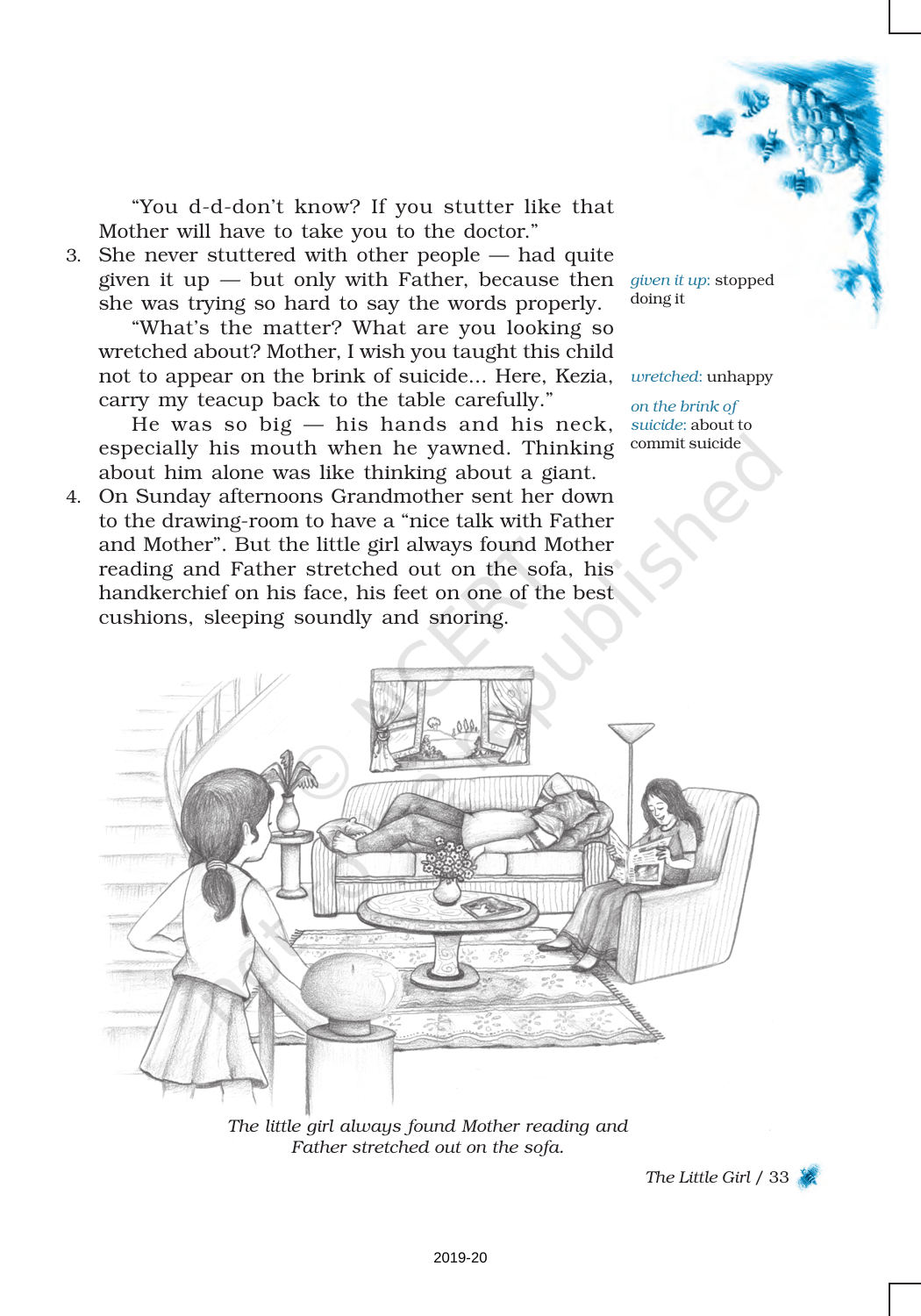She sat on a stool, gravely watched him until he woke and stretched, and asked the time — then looked at her.

"Don't stare so, Kezia. You look like a little brown owl."

One day, when she was kept indoors with a cold, her grandmother told her that father's birthday was next week, and suggested she should make him a pin-cushion for a gift out of a beautiful piece of yellow silk.

5. Laboriously, with a double cotton, the little girl stitched three sides. But what to fill it with? That was the question. The grandmother was out in the garden, and she wandered into Mother's bedroom to look for scraps. On the bed-table she discovered a great many sheets of fine paper, gathered them up, tore them into tiny pieces, and stuffed her case, then sewed up the fourth side.

That night there was a hue and cry in the house. Father's great speech for the Port Authority had been lost. Rooms were searched; servants questioned. Finally Mother came into Kezia's room.

"Kezia, I suppose you didn't see some papers on a table in our room?"

"Oh yes," she said, "I tore them up for my surprise."

"What!" screamed Mother. "Come straight down to the dining-room this instant."

6. And she was dragged down to where Father was pacing to and fro, hands behind his back.

"Well?" he said sharply.

Mother explained.

He stopped and stared at the child.

"Did you do that?"

"N-n-no", she whispered.

"Mother, go up to her room and fetch down the damned thing — see that the child's put to bed this instant."



*laboriously*: with a lot of effort or difficulty

*wandered into*: went into, by chance

*scraps*: small pieces of cloth or paper, etc. that are not needed

*hue and cry*: angry protest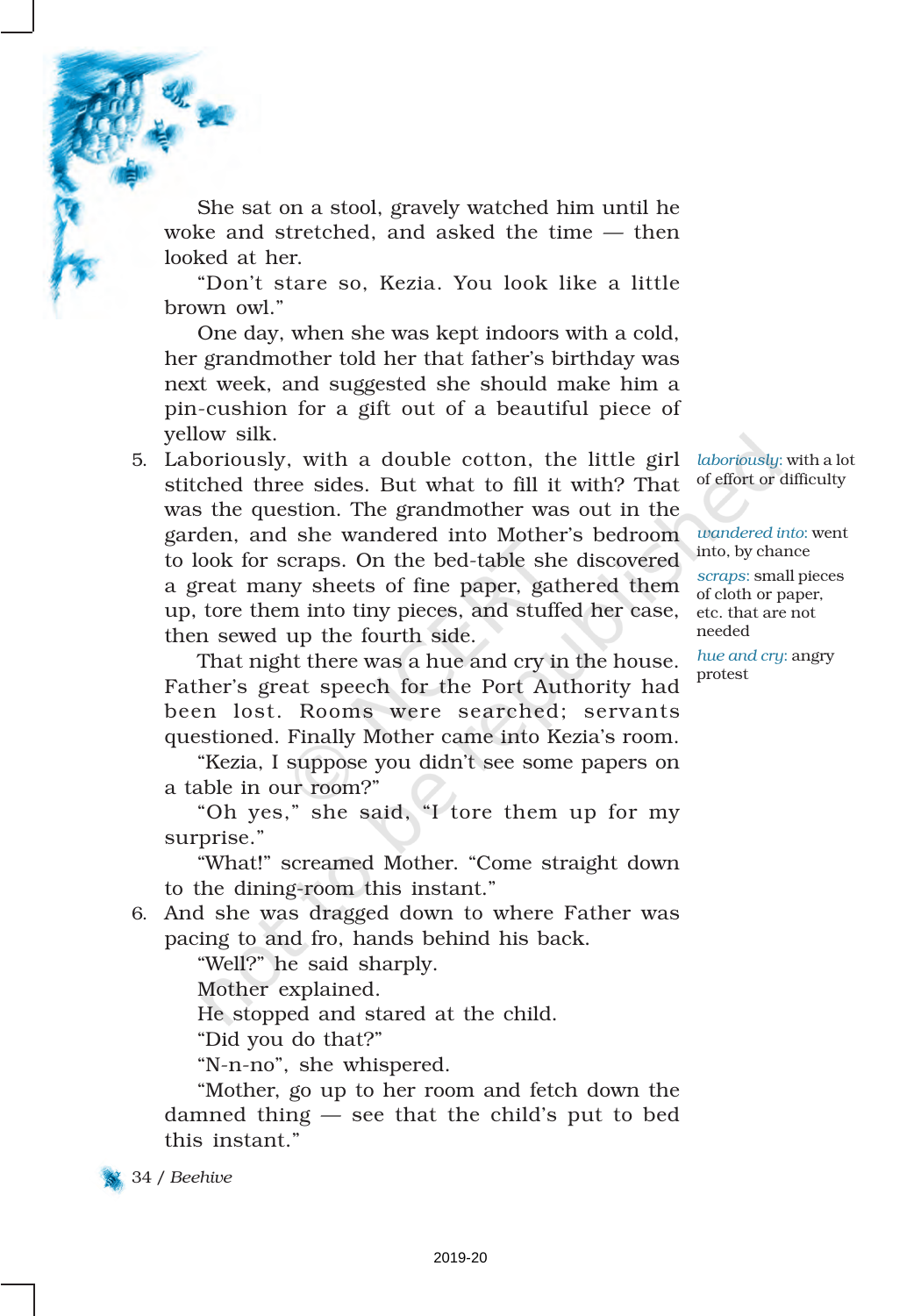



7. Crying too much to explain, she lay in the shadowed room watching the evening light make a sad little pattern on the floor.

Then Father came into the room with a ruler in his hands.

"I am going to beat you for this," he said.

"Oh, no, no", she screamed, hiding under the bedclothes.

He pulled them aside.

"Sit up," he ordered, "and hold out your hands. You must be taught once and for all not to touch what does not belong to you."

"But it was for your b-b-birthday."

Down came the ruler on her little, pink palms. 8. Hours later, when Grandmother had wrapped her in a shawl and rocked her in the rocking-chair, the child clung to her soft body.

"What did God make fathers for?" she sobbed. "Here's a clean hanky, darling. Blow your nose. Go to sleep, pet; you'll forget all about it in the morning. I tried to explain to Father but he was too upset to listen tonight."

But the child never forgot. Next time she saw him she quickly put both hands behind her back and a red colour flew into her cheeks.

9. The Macdonalds lived next door. They had five children. Looking through a gap in the fence the little girl saw them playing 'tag' in the evening. *tag*: a children's The father with the baby, Mao, on his shoulders, game of catching one two little girls hanging on to his coat pockets ran round and round the flower-beds, shaking with laughter. Once she saw the boys turn the hose on him—and he tried to catch them laughing all the time.

Then it was she decided there were different sorts of fathers.

Suddenly, one day, Mother became ill, and she and Grandmother went to hospital.

The little girl was left alone in the house with Alice, the cook. That was all right in the daytime,

another

*The Little Girl* / 35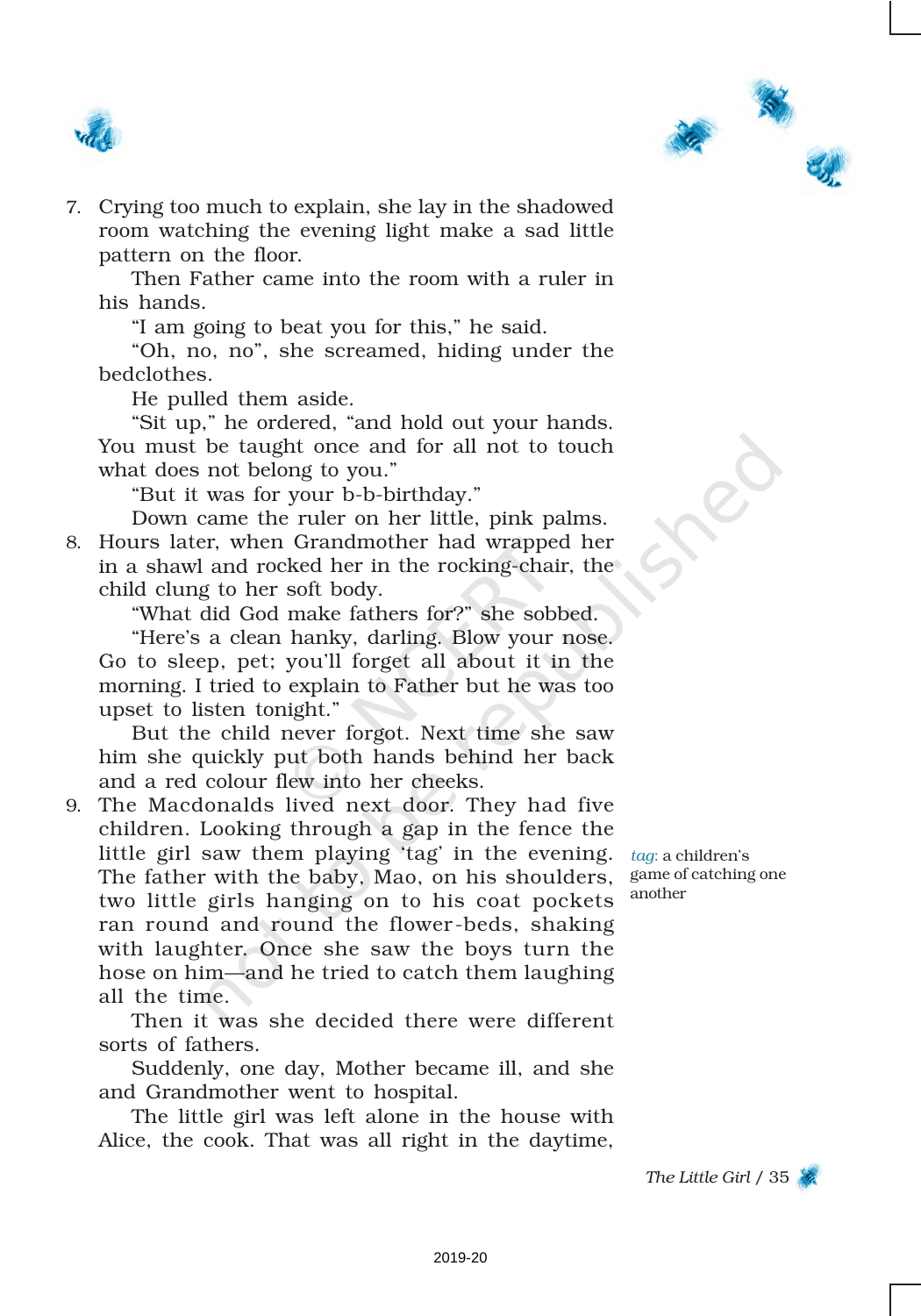





*The little girl saw through a gap the Macdonalds playing 'tag' in the evening.*

but while Alice was putting her to bed she grew suddenly afraid.

10. "What'll I do if I have a nightmare?" she asked. "I often have nightmares and then Grannie takes me into her bed—I can't stay in the dark—it all gets 'whispery'…"

*nightmare*: a bad dream

"You just go to sleep, child," said Alice, pulling off her socks, "and don't you scream and wake your poor Pa."

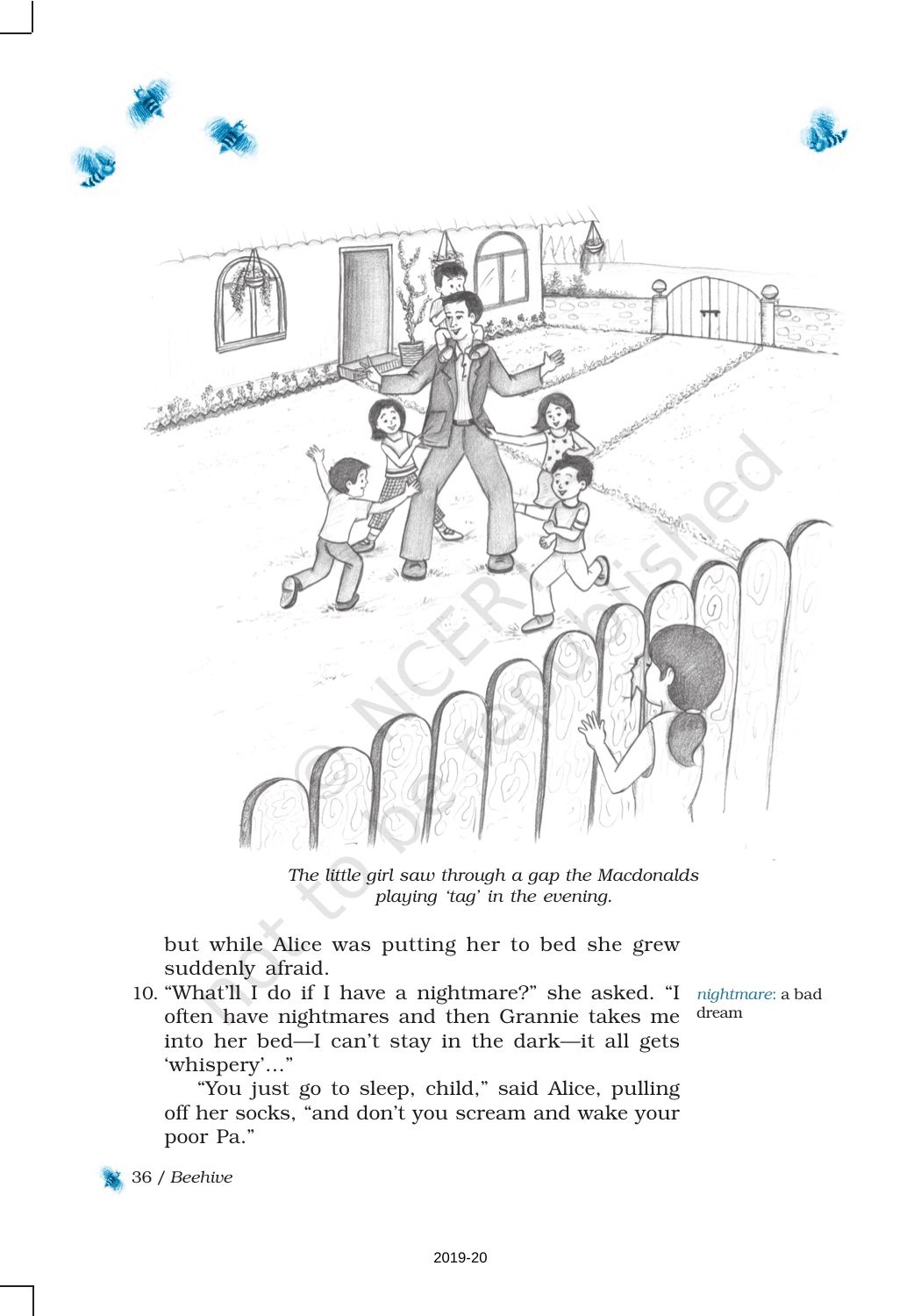

But the same old nightmare came — the butcher with a knife and a rope, who came nearer and nearer, smiling that dreadful smile, while she could not move, could only stand still, crying out, "Grandma! Grandma!" She woke shivering to see Father beside her bed, a candle in his hand.

"What's the matter?" he said.

11. "Oh, a butcher  $-$  a knife  $-$  I want Grannie." He blew out the candle, bent down and caught up the child in his arms, carrying her along the passage to the big bedroom. A newspaper was on the bed. He put away the paper, then carefully tucked up the child. He lay down beside her. Half asleep still, still with the butcher's smile all about her it seemed, *tucked up*: covered she crept close to him, snuggled her head under up nicely in bed his arm, held tightly to his shirt.

Then the dark did not matter; she lay still.

"Here, rub your feet against my legs and get them warm," said Father.

12. Tired out, he slept before the little girl. A funny feeling came over her. Poor Father, not so big, after all and with no one to look after him. He was harder than Grandmother, but it was a nice hardness. And every day he had to work and was too tired to be a Mr Macdonald… She had torn up all his beautiful writing… She stirred suddenly, and sighed.

"What's the matter?" asked her father. "Another dream?"

"Oh," said the little girl, "my head's on your heart. I can hear it going. What a big heart you've got, Father dear."

KATHERINE MANSFIELD

*snuggled*: moved into a warm, comfortable position, close to another person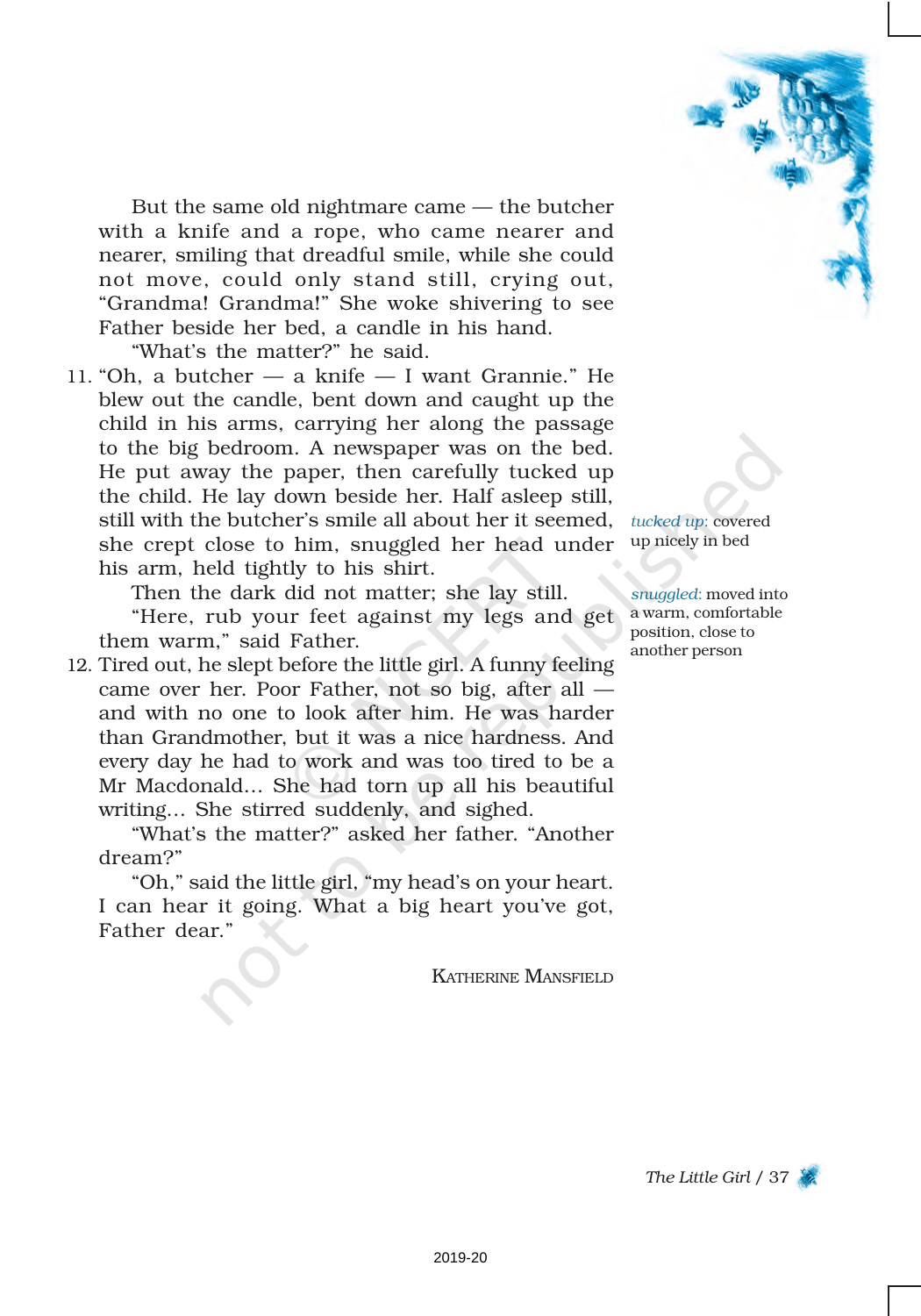### Thinking about the Text

I. Given below are some emotions that Kezia felt. Match the emotions in Column A with the items in Column B.

|    | A                          | B                                                            |
|----|----------------------------|--------------------------------------------------------------|
|    | 1. fear or terror          | (i) father comes into her room to give<br>her a goodbye kiss |
|    | 2. glad sense of relief    | (ii) noise of the carriage grows fainter                     |
| З. | a "funny" feeling, perhaps | (iii) father comes home                                      |
|    | of understanding           | (iv) speaking to father                                      |
|    |                            | (v) going to bed when alone at home                          |
|    |                            | (vi) father comforts her and falls as leep                   |
|    |                            | (vii) father stretched out on the sofa,                      |
|    |                            | snoring                                                      |

II. Answer the following questions in one or two sentences.

- 1. Why was Kezia afraid of her father?
- 2. Who were the people in Kezia's family?
- 3. What was Kezia's father's routine
	- (i) before going to his office?
	- (ii) after coming back from his office?
	- (iii) on Sundays?
- 4. In what ways did Kezia's grandmother encourage her to get to know her father better?
- III. Discuss these questions in class with your teacher and then write down your answers in two or three paragraphs each.
	- 1. Kezia's efforts to please her father resulted in displeasing him very much. How did this happen?
	- 2. Kezia decides that there are "different kinds of fathers". What kind of father was Mr Macdonald, and how was he different from Kezia's father?
	- 3. How does Kezia begin to see her father as a human being who needs her sympathy?

## **Thinking about Language**

I. Look at the following sentence.

There was a *glad* sense of relief when she heard the noise of the carriage growing fainter...

Here, *glad* means happy about something.

*Glad, happy, pleased, delighted, thrilled* and *overjoyed* are synonyms (words or

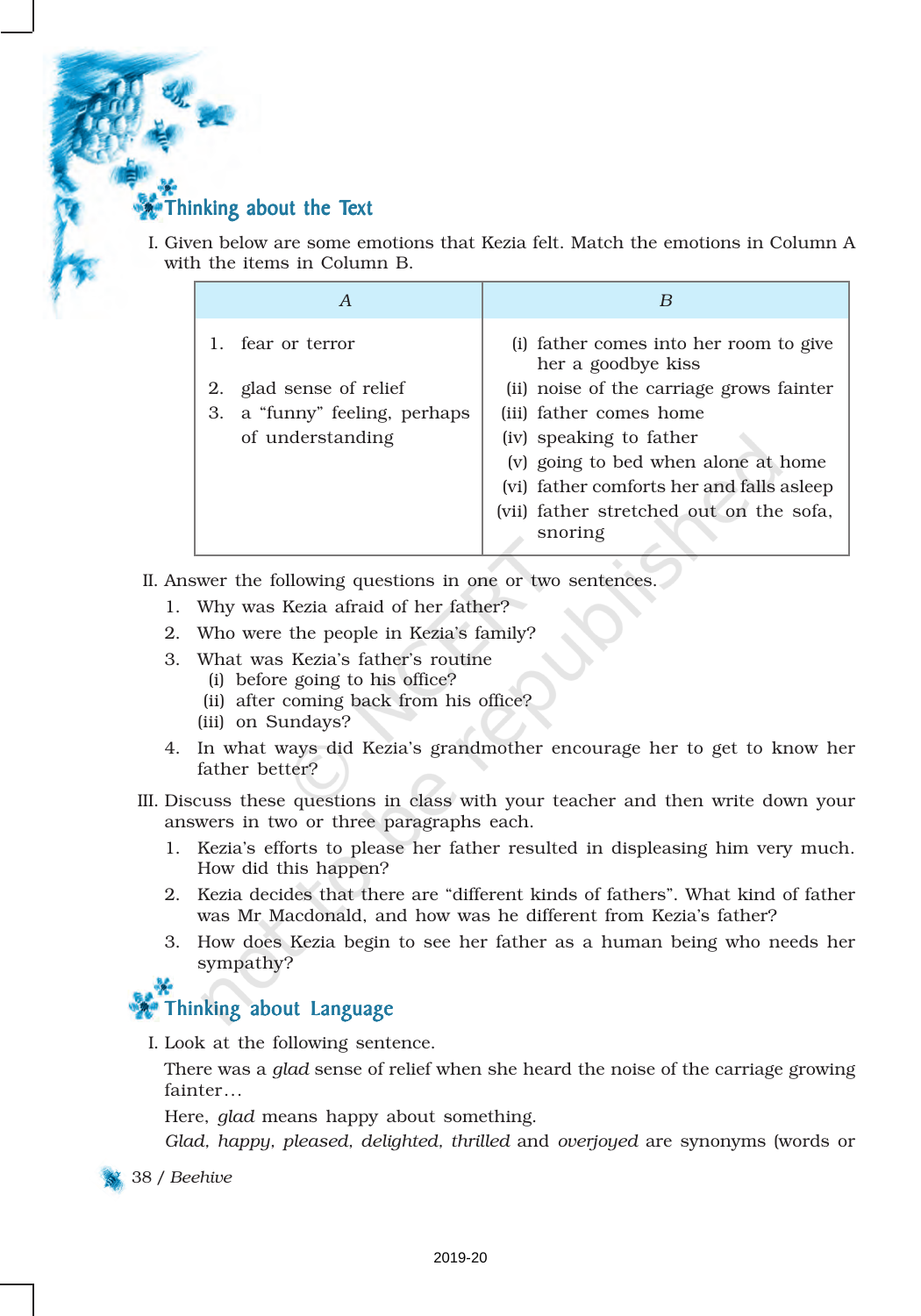



expressions that have the same or nearly the same meaning.) However, they express happiness in certain ways.

Read the sentences below.

- She was *glad* when the meeting was over.
- The chief guest was *pleased* to announce the name of the winner.
- 1. Use an appropriate word from the synonyms given above in the following sentences. Clues are given in brackets.
	- (i) She was <u>by the news of her brother's wedding</u>. (very pleased)
	- (ii) I was \_\_\_\_\_\_\_\_\_\_\_\_ to be invited to the party. (extremely pleased and excited about)
	- (iii) She was at the birth of her granddaughter. (extremely happy)
	- (iv) The coach was with his performance. (satisfied about)
	- (v) She was very \_\_\_\_\_\_\_\_\_\_ with her results. (happy about something that has happened)
- 2. Study the use of the word *big* in the following sentence.

He was so *big* — his hands and his neck, especially his mouth…

Here, *big* means *large in size*.

Now, consult a dictionary and find out the meaning of *big* in the following sentences. The first one has been done for you.

- (i) You are a big girl now. *older*
- (ii) Today you are going to take the biggest decision of your career.
- (iii) Their project is full of big ideas.
- (iv) Cricket is a big game in our country.
- (v) I am a big fan of Lata Mangeskar.
- (vi) You have to cook a bit more as my friend is a big eater.

(vii) What a big heart you've got, Father dear.

#### II. Verbs of Reporting

Study the following sentences.

- "What!" *screamed* Mother.
- "N-n-no", she *whispered*.
- "Sit up," he *ordered*.

The italicised words are verbs of reporting. We quote or report what someone has said or thought by using a reporting verb. Every reporting clause contains a reporting verb. For example:

- He *promised* to help in my project.
- "How are you doing?" Seema *asked*.

*The Little Girl* / 39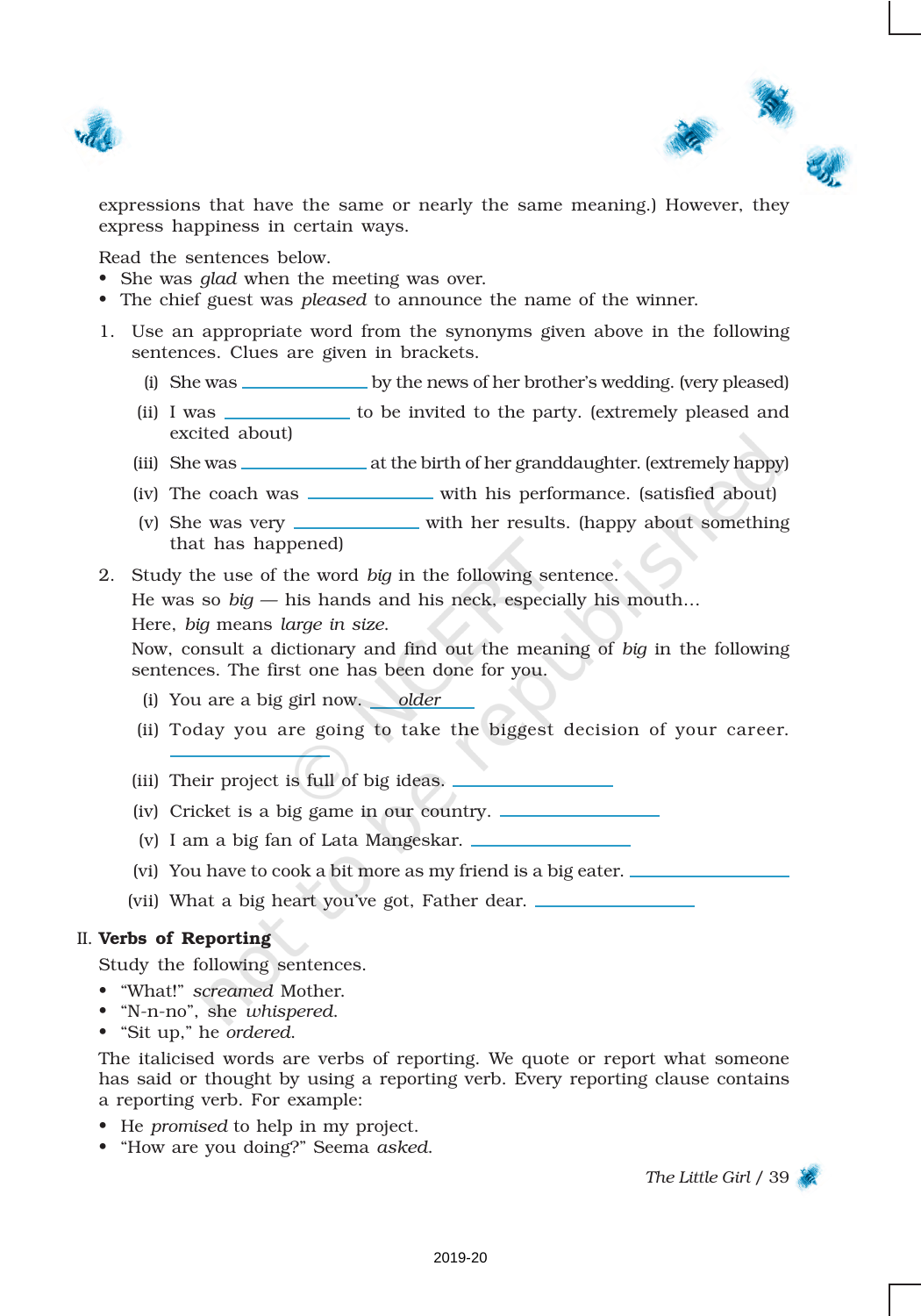



We use verbs of reporting to advise, order, report statements, thoughts, intentions, questions, requests, apologies, manner of speaking and so on.

- 1. Underline the verbs of reporting in the following sentences.
	- (i) He says he will enjoy the ride.
	- (ii) Father mentioned that he was going on a holiday.
	- (iii) No one told us that the shop was closed.
	- (iv) He answered that the price would go up.
	- (v) I wondered why he was screaming.
	- (vi) Ben told her to wake him up.
	- (vii) Ratan apologised for coming late to the party.
- 2. Some verbs of reporting are given in the box. Choose the appropriate verbs and fill in the blanks in the following sentences.

were complaining shouted replied remarked ordered suggested

- $(i)$  "I am not afraid,"  $\qquad \qquad$  the woman.
- (ii) "Leave me alone," my mother  $\Box$
- (iii) The children that the roads were crowded and noisy.
- (iv) "Perhaps he isn't a bad sort of a chap after all," \_\_\_\_\_\_\_\_\_\_\_\_\_\_ the master.
- (v) "Let's go and look at the school ground,"  $\Box$  the sports teacher.
- (vi) The traffic police all the passers-by to keep off the road.



Form pairs or groups and discuss the following questions.

- 1. This story is not an Indian story. But do you think there are fathers, mothers and grandmothers like the ones portrayed in the story in our own country?
- 2. Was Kezia's father right to punish her? What kind of a person was he? You might find some of these words useful in describing him:

undemonstrative loving strict hard-working responsible unkind disciplinarian short-tempered affectionate caring indifferent

## Writing

Has your life been different from or similar to that of Kezia when you were a child? Has your perception about your parents changed now? Do you find any change in your parents' behaviour vis-à-vis yours? Who has become more understanding? What steps would you like to take to build a relationship based on understanding? Write three or four paragraphs (150–200 words) discussing these issues from your own experience.

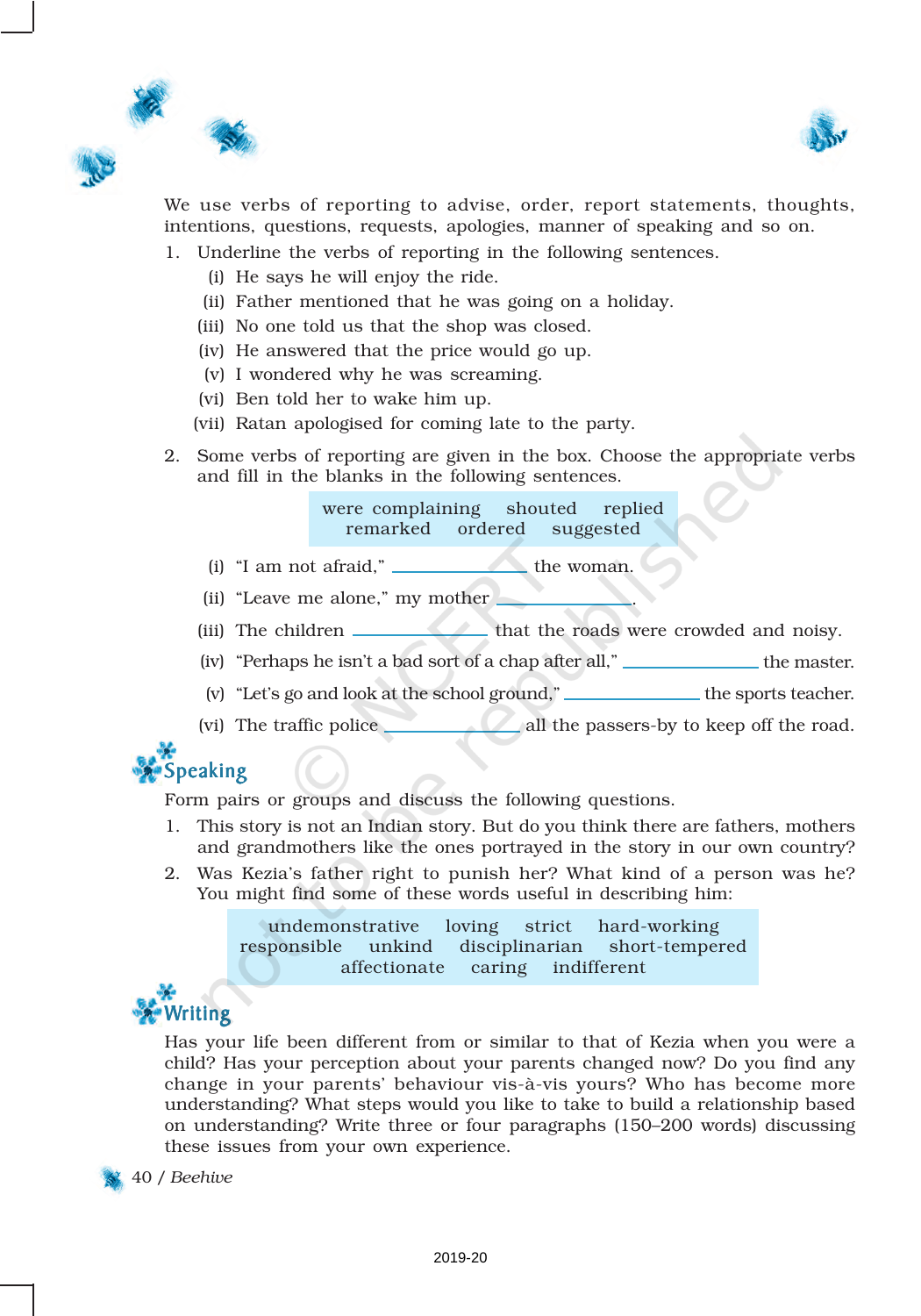

## Rain on the Roof

*When the sky is covered with dark clouds and it starts raining, have you ever listened to the patter of soft rain on the roof ? What thoughts flashed through your mind as you heard this melody of nature? Read the poem to find out what the poet dreamed of while listening to the rain.*

> When the humid shadows hover Over all the starry spheres And the melancholy darkness Gently weeps in rainy tears, What a bliss to press the pillow Of a cottage-chamber bed And lie listening to the patter Of the soft rain overhead!

Every tinkle on the shingles Has an echo in the heart; And a thousand dreamy fancies Into busy being start, And a thousand recollections Weave their air-threads into woof, As I listen to the patter Of the rain upon the roof.

Now in memory comes my mother, As she used in years agone, To regard the darling dreamers Ere she left them till the dawn: O! I feel her fond look on me As I list to this refrain Which is played upon the shingles By the patter of the rain.

COATES KINNEY